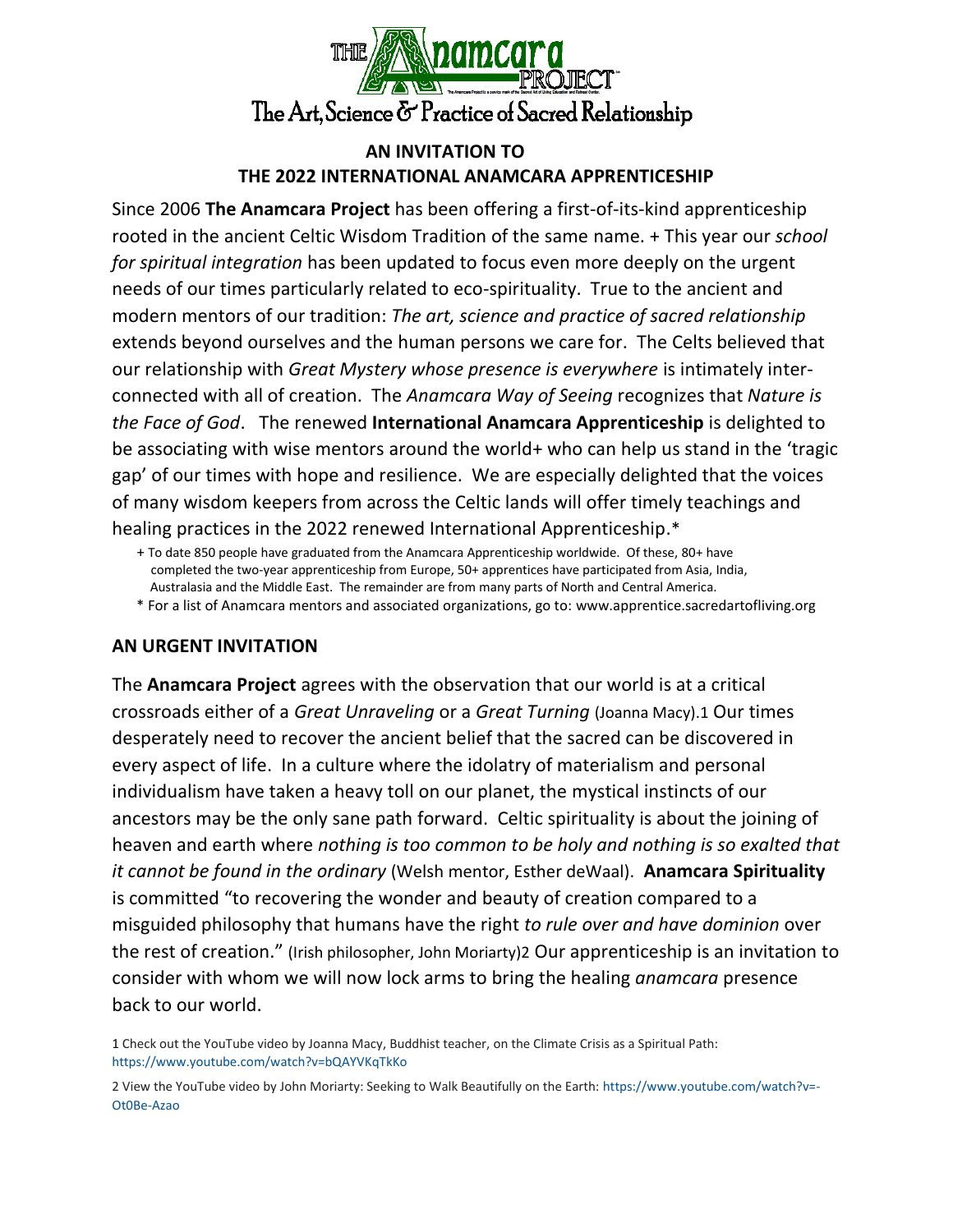#### **A REMARKABLE LIVING HISTORY**

**The Anamcara Project** is not interested in promoting *Celtic-light*. **Anamcara Wisdom** draws deeply from an ancient well that leads into a tender relationship with nature which is at the same time powerful and savage. For such a bold journey we need the wisdom of special guides. The ancient term, *anamcara*, has a remarkable history and lore rooted in the Celtic genius that 'heart-centered relationship' is the essence of soul. The old Irish concept of *anam chara* (literally, soul friend)3 embodies what every native wisdom tradition teaches—that the circle of life IS fundamentally relational. In the Celtic experience, soul friends were considered a necessary and integral part of spiritual development.4 *Anamcara* was originally associated with early Irish monastic tradition where a soul friend was a teacher, spiritual companion and guide; an expanded notion of the term is associated with Brigid of Kildare, the 6<sup>th</sup> c. "goddess and saint."5 Both Irish and Welsh records reference Brigid's advice that, "Anyone without an *anamcara* is like a body without a head."6 And so for centuries, the concept of soul friendship was woven into Celtic Spirituality and, unlike Anglo-Roman practices of the time, a soul friend could be anyone, regardless of gender, clerical or lay. 7 Historical evidence also shows that *anamcara* were the earliest recorded 'confessors' whose role was radically different from their European clerical counterparts. 8 The Celts believed that creation is an original blessing in contrast to a belief that the natural world is *a fallen state from which we need to be redeemed*. In this sense, *anamcara* mentors both support and challenge spiritual seekers to be obedient to their own inner teacher and divine light. Finally, "the bond between *anamcara* cannot be broken by space, time or even death itself."7

3 The phrase *anamacara* is an anglicization of the Irish word, *anamchara* (*anam* meaning ["soul"](https://en.wikipedia.org/wiki/Soul) and *chara* meaning "friend"). In the last generation, many works have been published referencing the term.

4 Edward C. Sellner traces the origin of the terms, '*anamcara,'* to the early Desert Fathers and Mothers: "This capacity for soul friendship and ability to read other people's hearts became the basis of the desert elders' effectiveness as spiritual guides."

5 Reference Anamcara mentor/Irish scholar, Sean O'Duinn, OSB: The Rites of Brigit: *Goddess and Saint*.

6 *Félire Óengusso (*Mar**t**yrology of Oengus**)** an early 9th century literary Irish work drawn from the Martyrology of Tallaght. (808 CE).

7 One early source for the ancient *anamcara* practices are preserved by the 4 th c Christian monk, John Cassian, who expounds that such soul quides could be clerical or lay, male or female.

8 Research of Richard Groves on Celtic and European sources for the unique role of lay *anamcara confessors* prior to Roman practices that emphasized wrongdoing and clerical absolution. *Absolutio: Remedium versus Poena* (Absolution as Remedy vs. Punishment), JCL thesis, Catholic University, Wash. DC., 1988.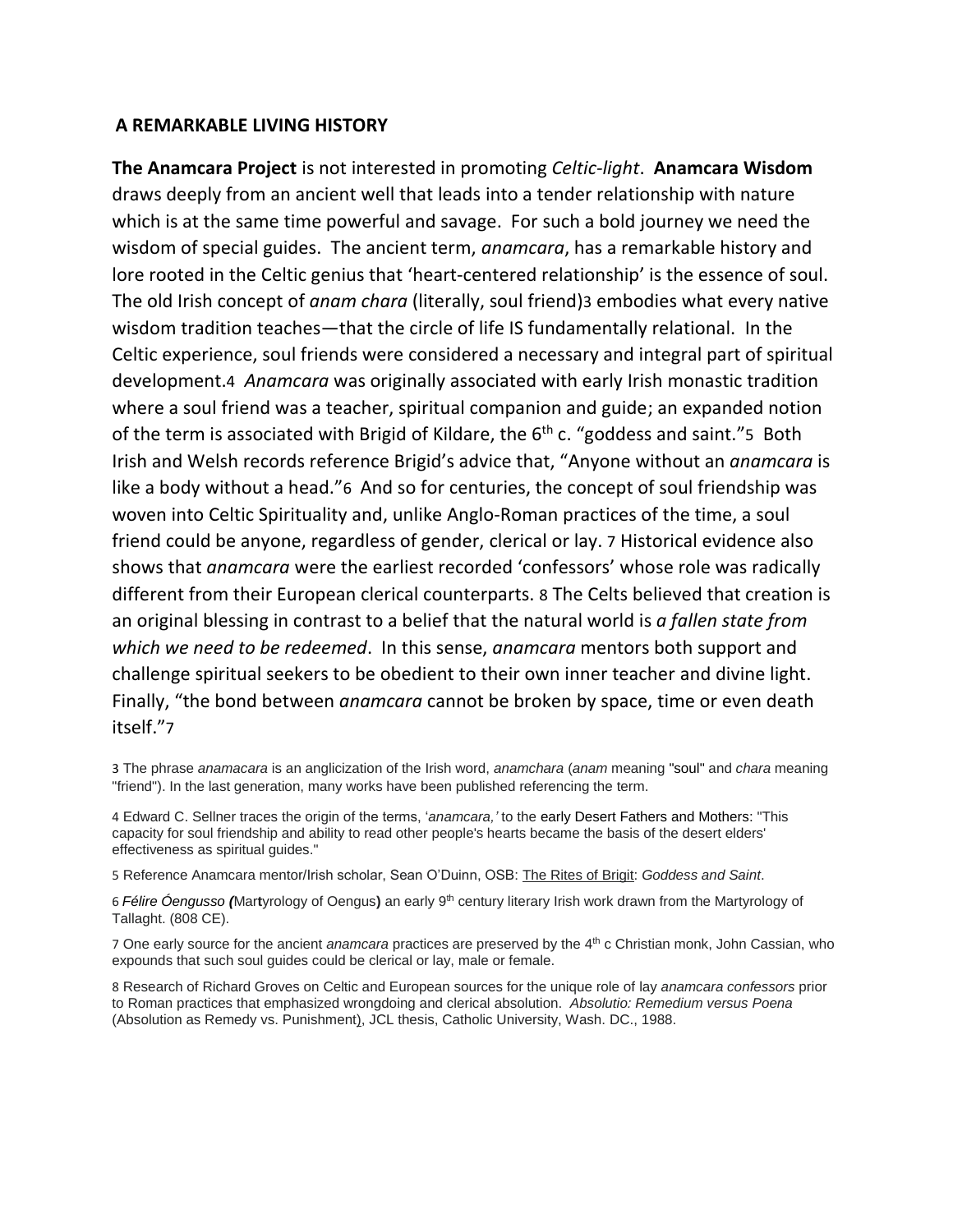#### **UNIVERSAL SPIRITUAL WISDOM**

In recent times there has been a global renaissance of Celtic Spirituality due, in part, to the timeless wisdom of the *anamcara* tradition*.* Psychotherapist William P. Ryan describes the Celtic notion of soul friendship as a supreme expression of profound, "compassionate presence."9 Sacred relationships have the potential to transform suffering and bring meaning and healing to oneself and others. For the *anamcara*, how we are with ourselves, with each other, with the earth, and with the Divine, however we imagine it, affects everything that we do and are in the world. **The Anamcara Apprenticeship** is unique in that it does not seek to supplant any spiritual path; instead, apprentices are invited to discover the mystical roots of their own "mother tongue." The fact that our *anamcara apprentices* have come from five continents and represent very diverse religious and cultural backgrounds is a testimony to the universality and accessibility of its wisdom. In a time when our culture is being torn by seemingly insurmountable division and polarization, Celtic Spirituality offers a bridge of awareness and common ground beyond the limitations of science, politics or theologies. At the same time, *anamcara wisdom* has remarkable resonance with many key insights from quantum science, contemporary neurobiology and classical depth psychology (e.g. "Pain which is not transformed is always transmitted…" Fr. Richard Rohr, OFM).

Another reason that Celtic Spirituality is appealing and accessible relates to how it honors the *scripture of nature* through the four *gospels of Winter, Spring, Summer and Autumn;* and, of course, the *seasons* of nature also parallel those of our inner journey*.* (Fionntulach, Ceili De, Scotland). When we realize that nature is a place of revelation and that we ourselves *are* nature, a radical shift occurs in how we are in the world. **Anamcara Spirituality** is an invitation *to awaken to the ordinary*—*through a homecoming to our humanity* (W.B Yeats). It is also a spirituality that believes nature is the supreme teacher in how to be with suffering and pain.10 No wonder *anamacara apprentices* discover profound similarities between Celtic Spiritual Wisdom and the Native Wisdom whose prophetic voice we are finally being made aware of. Today, as in ancient times, the *anamcara* voice is a call of re-formation to challenge modern culture and supplant any *man-made* religious belief of repression and exclusion with one of integration and inclusion.11

9 William P Ryan, Working from the Heart, Jason Arenson, 2011

10 For more insight into our essential nature connection, consult the insights of our Anamcara Apprenticeship mentor, Michael Kearney, MD, in his book, The Nest in the Stream: *Lessons from Nature on Being with Pain*

11 Moriarty wrote about a newly imagined Christianity, for example, that might go back to its roots and include Taoists, Jews, Hindus, Muslims, atheists, scientists, plants and animals, the Earth, the stars and the galaxies.